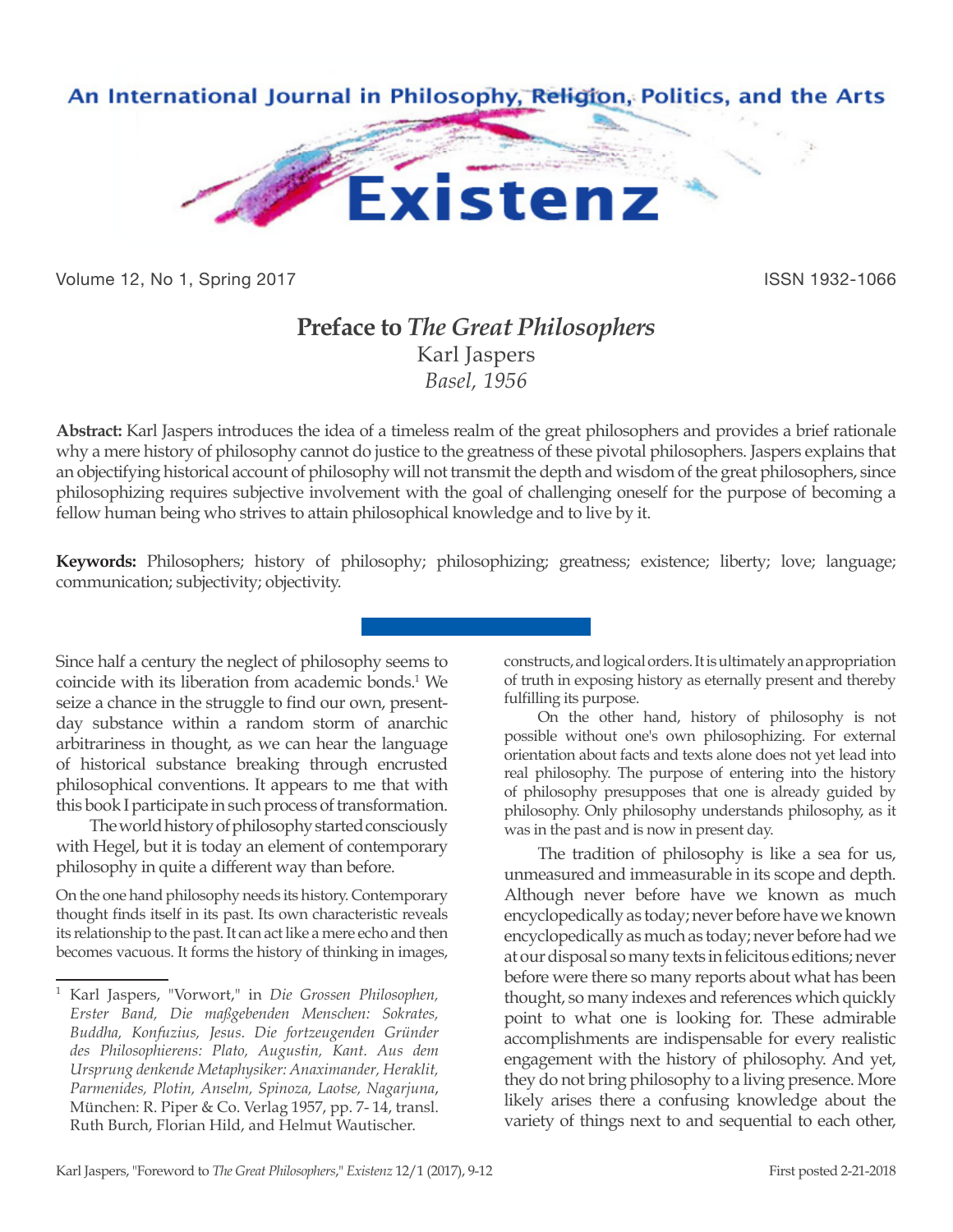or a misleading simplification through dogmatic views. In both instances we miss the point and even lose it in the mass of knowledge. It is astounding: despite the enormous increase of our historical knowledge it appears that never before was there such degeneracy of the effective tradition of philosophy proper as seen today.

Reducing large encyclopedias to smaller ones cannot abate this misfortune. Moreover the history of philosophy ought not to be pictured as the continuous narrative of the one and complete process, which for us does not exist anyway. It is impossible to see all of history. We are in it. We see it as participants, not from an external vantage point. Even by not seeing all of history, we nonetheless enter into it, but only under specific conditions and with certain goals. Consequently such entrance only gains clarity if initially certain aspects of the history of philosophy in and by themselves are methodologically developed vis-a-vis the facts. These are the following:

First the *historical aspect*: Using chronology and geography as guidelines, I envision the eras that history brings forth in ever so manifold ways, mysterious transitions whose reasons are barely understood, the changing existential conditions for the thinking human being within natural and societal environments and conditions. The typical conditions and ways of thinking for each era appear as the historical clothes of eternal questions.—Second the *thematic aspect*: I turn to the problems and systems of thought, listen to history so to speak, without focus on chronology, for the topics it asked and the answers it offered. I gain a system of that which had become ever a subject in philosophy.—Third the *genetic aspect*: I see the origin of philosophy, in the beginning and at all times, in myth, religion, poetry, language. The original source of philosophy is as it were brought about in a different other that nourishes or opposes.—Fourth the *practical aspect*: I see the realization of philosophy in lived practice, its consequences in real life, and how it is, in turn, conditioned by this practice.—Fifth the *dynamic aspect*: I become conscious of the range of "powers," a struggle of minds by means of philosophizing, without an end in time, pretending to come to an end in great and unifying systems, as it breaks through them again to present itself in new shapes. Since I cannot obtain a standpoint outside of it, I see myself struggling within, based on my interpretation of the powers and points of contention.

In their intermixture these aspects would not become clear apperceptions, but in their separation they complement each other. Each is limited in itself. They are on hand as means for each other. One should not play them against each other by way of demanding of one aspect what concerns the others. Conjoining the aspects together, however, does not form a complete picture. Any such picture is yet again designed from a particular point of view. It remains a moment of an unbound whole or an encompassing.

The manifold modes of interpretation when taken together are in their entirety a world history of philosophy. But such history is not enough for us. What really matters is not yet achieved by means of these

aspects alone. Just as human beings come together in love, not merely for a valid task, but through and beyond things meeting at the grounds of Being, so we seek the company with philosophers. They are the topic of our book. They are supposed to shine as themselves, as unique, grounded in what is common to all, but transcending it, as the marvel of greatness in memorable humans who, by means of their *Dasein*  and actions, realized in thought what is possible in knowledge. Only through them do we get to the heart of philosophy. They offer more than what shows itself in those five viewpoints. They reveal the essence of philosophy, which shows authentic reality only through the philosopher as person.

The great ones must not be fragmented into problems, not be debased to teaching systems, not be moved into the distance as images, not merely being attractive in their diverseness. They want to help justifying our existence, not confounding it. We should be awakened by the language of their existence and arrive at reasoned insights.

Philosophers do have their say everywhere within the five aspects of the world history of philosophy. As such, when seen from the historical perspective, they become characteristic figures of their era. Through problems, questions, and answers they are associated in the context of developing factual possibilities. They are in a relation to myth, religion, poetry, and language. They show a realization of philosophizing in their own practice or in the historical consequences of their thoughts. They are as it were incarnations of the powers of human potential, repel each other, team up, pass by each other indifferently, or refer to each other. But those aspects of historical, topical, genetic, practical, and struggling perspectives—while indispensable means of understanding—recede once the philosophers themselves come to the fore. Tied to their times in which they appeared, they become timeless objective figures as they transcend the spirit of their era by shaping it. Subsequently they can have an effect for all times. They are of interest for the reason of being themselves and on grounds of their truth. In life and work each one is unique, unsurpassable at a certain indefinable point, even as each of them is subject to the common human fate and has personal limitations. In their trans-historical character they are like eternal contemporaries.

The idea of a realm of the great philosophers rejects the limitation to stay put with just one philosopher, as if it were unnecessary for the truth, that one can perfectly hear and learn in one place, does not exist. Integrity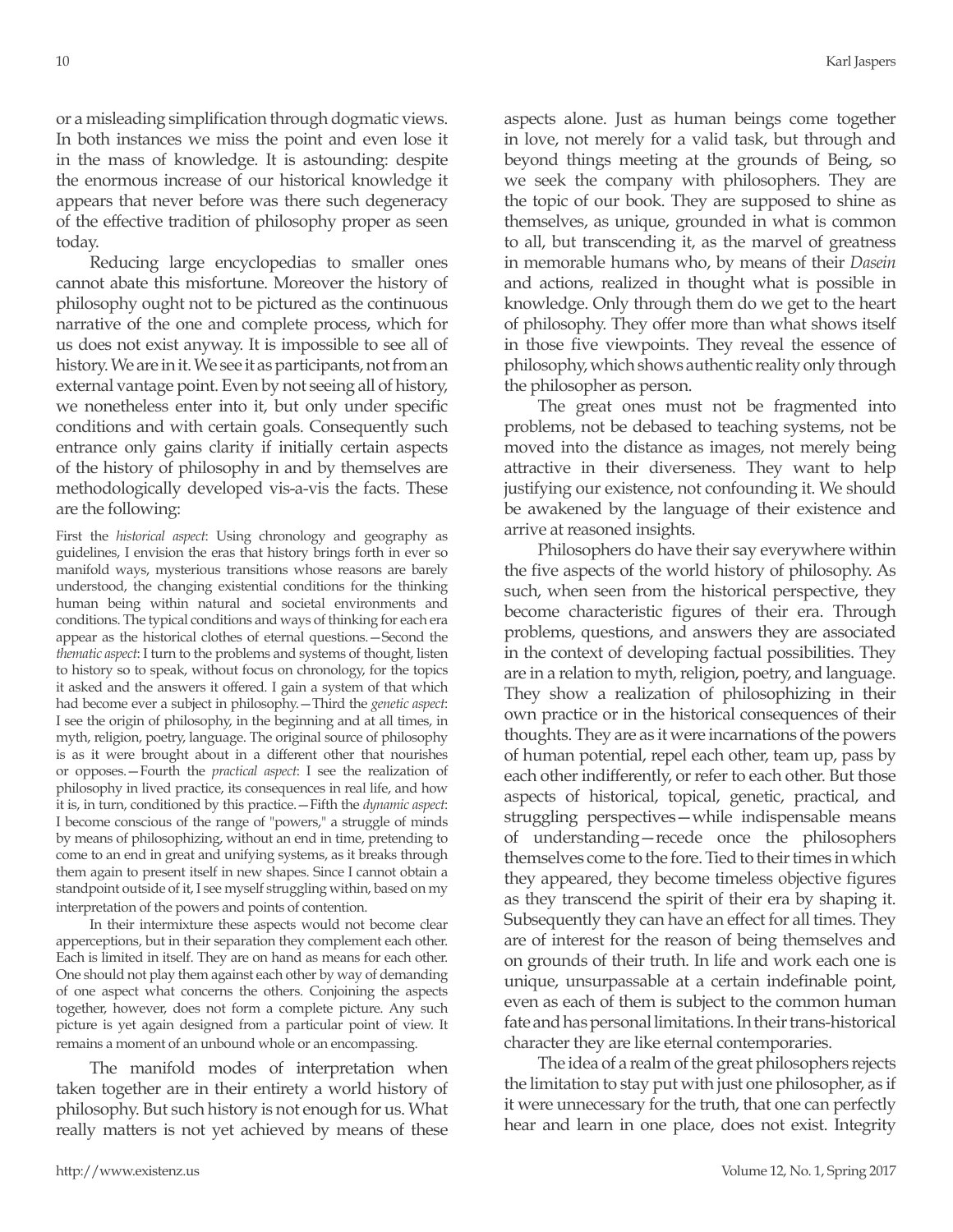demands from us that we also get to know even what we resist. Albeit it allows us to follow our love in a favoring manner to where we believe we belong. However it demands seeing the others, to accept even the most foreign ones in their own greatness, to sense what is true in them.

As no human can be everything, he can at least potentially advance into the infinite to understand it all, even what he is not and what he cannot be. Such understanding does not take place in indifference, but in the potentiality of partaking. Therefore my understanding is principally open also to what I myself have ruled out or what is denied to me. I would like to know and acknowledge it and only dismiss it when it seems to be trivial or malign.

Instead of the title *The Great Philosophers*, one could have expected the more modest title *Great Philosophers*. Whoever philosophizes forms an overall picture of the realm of great minds. It is true that no one can determine the actuality of this realm in its scope and hierarchies. Nonetheless, the idea is upheld: to gain a comprehensive view of all the great philosophers taken together and to increase a sense of their connectedness. Thus this book is not conceived as a loose list of some of the author's favorite thinkers. The selection has not been made by a single historian of philosophy. This selection has already been made in history through history. Wherever philosophizing takes place, there is analogous to the canon of sacred texts—a recognition of the great ones and their works, unchanging at the core but in flux and undetermined at its boundaries. This idea should not be dismissed by way of pointing out the arbitrary nature of my choice, as it can never be entirely overcome. It must suffice to gain a reflection of this realm no matter how incomplete the appearance might be.

Since the understanding of this realm is grounded in each of its members by modes of thought issuing from comparative thinking, the idea of the whole cannot be realized through an anthology compiled by many historians, since it would be a composite of disconnected parts. To give consistency to a book about the great philosophers it must be ventured by one sole person, based on the model of our ancestors and that person's lifelong experience of and communication with the great.

The objection ventured, though, that such a task is impossible to fulfill for one individual is well founded. Whoever attempts it, must feel the limited philosophical experience granted to his own being. He must notice his insufficient knowledge even after decades of experience in this matter. Owing to his own historically situated perspective he becomes conscious of an insurmountable limitation. Nobody can present all the philosophers with the same emotional involvement. The knowledge of one's limits is a cautioning reminder to resist an attempt that only leads to superficial communication by showcasing all philosophers in the same way.

However, all of this should not discourage us. What cannot be finished can still be a worthy task. Regardless of the extent the product might fall short of the ideal, the path that is indeed taken by all who philosophize must be pursued with full consciousness. Maintaining a tension of fair appraisal and critical appropriation the author wants to introduce his readers, in accordance to the best of his ability, to the company of noble minds and the communication with these distinguished and venerable figures.

The common objection of being subjective in one's presentation of the history of philosophy assumes the existence of a disconnected, generally valid objectivity. One tends to think: there were a lecture that showed the philosopher's thoughts in an abbreviated identical copy—that there were a scientific philosophy to whose advancing progress each philosopher made a contribution—, that there were thus a commonly recognized knowledge of the great philosophers, their truth and their errors. Such objectivity exists only in reference to superficialities or to scientific knowledge, which is also produced by philosophers and is a means of philosophizing, but not in reference to philosophy itself.

Philosophical objectivity emerges by way of a subjectivity that internally refines itself. The common phrase that an author merely presents his own philosophizing in the historical object deserves as an answer: it would only be good for the objectivity of his presentation if his own—that is, original, not necessarily novel—philosophizing led to it. Since any objectivity that claims to be absolute when in fact it is indifferent, as it believes to linger with philosophical ideas without contemporary presence, certainty, and creed can express in its presentation only a triviality of indifferent subjectivity, it resembles the worst form of subjectivity, which is common ordinary language. Deviation from the familiar, which renews the depth of tradition, appears to disregard one's seemingly objective tradition as subjectivity. Daring something seemingly new, which is in reality ancient, does shift the usual emphases. What had been barely considered,